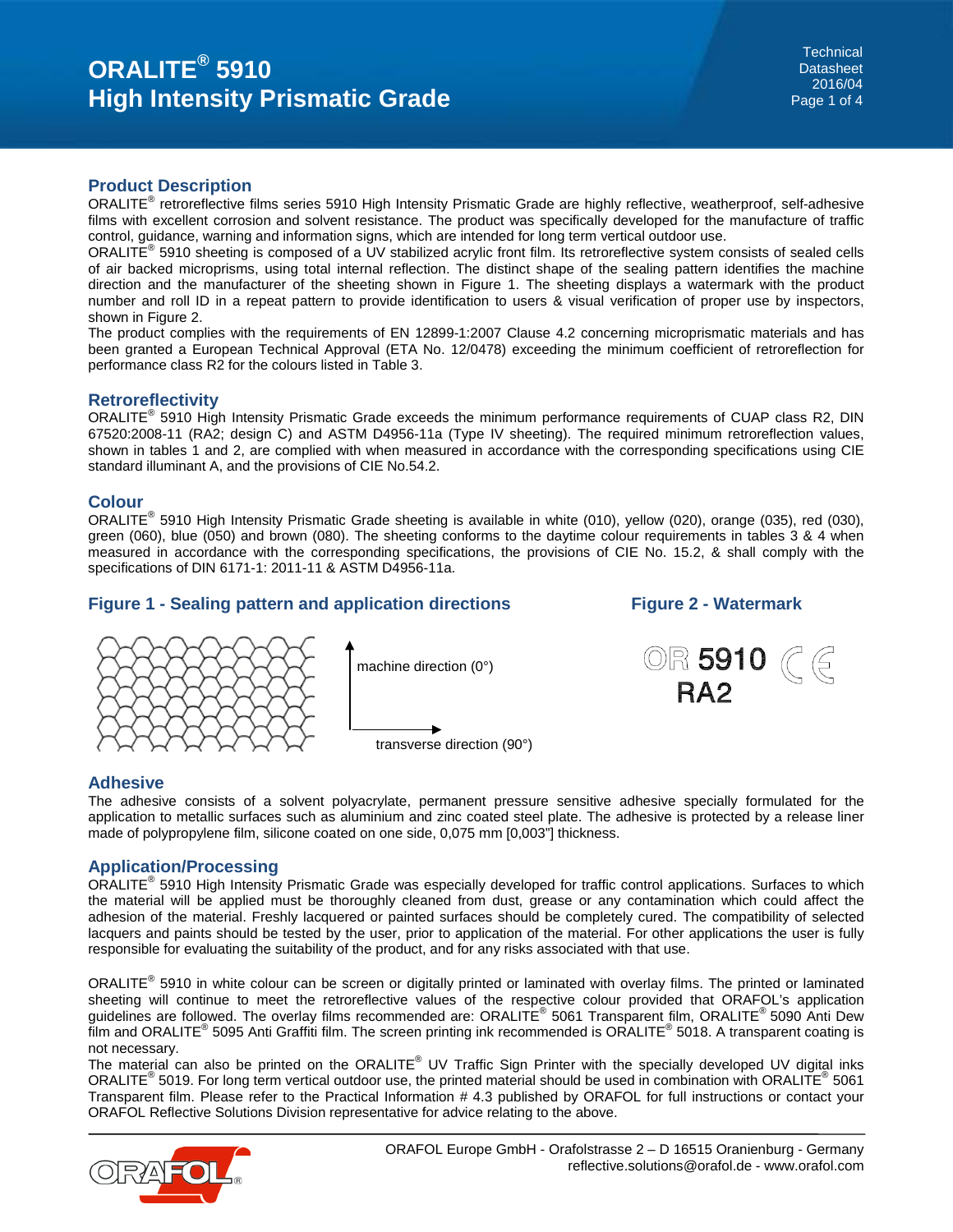#### **Note:**

All ORALITE® products are manufactured within an ISO 9001:2008 controlled manufacturing environment and batch traceability is possible on the basis of the roll number.

# **Product Data**

# **Retroreflectivity for new sheeting (cd/lx/m<sup>2</sup> ) as per CUAP Table 7 Class R2, DIN 67520:2008-11 and ASTM D4956-11a**

| Table 1 - Specific coefficient of retroreflection (CUAP class R2, DIN 67520:2008-11 RA2; design C) |             |            |            |              |                   |              |             |            |              |
|----------------------------------------------------------------------------------------------------|-------------|------------|------------|--------------|-------------------|--------------|-------------|------------|--------------|
| <b>Observation angle</b>                                                                           | $0.2^\circ$ |            |            | $0.33^\circ$ |                   |              | $2^{\circ}$ |            |              |
| <b>Entrance angle</b>                                                                              | $5^\circ$   | $30^\circ$ | $40^\circ$ | $5^\circ$    | $30^\circ$        | $40^{\circ}$ | $5^\circ$   | $30^\circ$ | $40^{\circ}$ |
| white                                                                                              | 250         | 150        | 110        | 180          | 100               | 95           | 5           | 2.5        | 1.5          |
| yellow                                                                                             | 170         | 100        | 70         | 122          | 70                | 64           | 3           | 1.5        |              |
| red                                                                                                | 45          | 25         | 15         | 25           | 14                | 13           | 1.0         | 0.4        | 0.3          |
| green                                                                                              | 45          | 25         | 12         | 21           | $12 \overline{ }$ | 11           | 0.5         | 0.3        | 0.2          |
| blue                                                                                               | 20          | 11         | 8          | 14           | 8                 | 7            | 0.2         | #          | #            |
| brown                                                                                              | 12          | 8.5        | 5          | 8            | 5                 | 3            | 0.2         | #          | #            |

| Table 2 - Specific coefficient of retroreflection (ASTM D4956-11a Type IV sheeting) |                          |     |                          |             |             |            |  |
|-------------------------------------------------------------------------------------|--------------------------|-----|--------------------------|-------------|-------------|------------|--|
| <b>Observation angle</b>                                                            | $0.1^\circ$              |     |                          | $0.2^\circ$ | $0.5^\circ$ |            |  |
| <b>Entrance angle</b>                                                               | $-4^\circ$<br>$30^\circ$ |     | $-4^\circ$<br>$30^\circ$ |             | $-4^\circ$  | $30^\circ$ |  |
| white                                                                               | 500                      | 240 | 360                      | 170         | 150         | 72         |  |
| yellow                                                                              | 380                      | 175 | 270                      | 135         | 110         | 54         |  |
| orange                                                                              | 200                      | 94  | 145                      | 68          | 60          | 28         |  |
| red                                                                                 | 90                       | 42  | 65                       | 30          | 27          | 13         |  |
| green                                                                               | 70                       | 32  | 50                       | 25          | 21          | 10         |  |
| blue                                                                                | 42                       | 20  | 30                       | 14          | 13          | 6          |  |
| brown                                                                               | 25                       | 12  | 18                       | 8.5         | 7.5         | 3.5        |  |

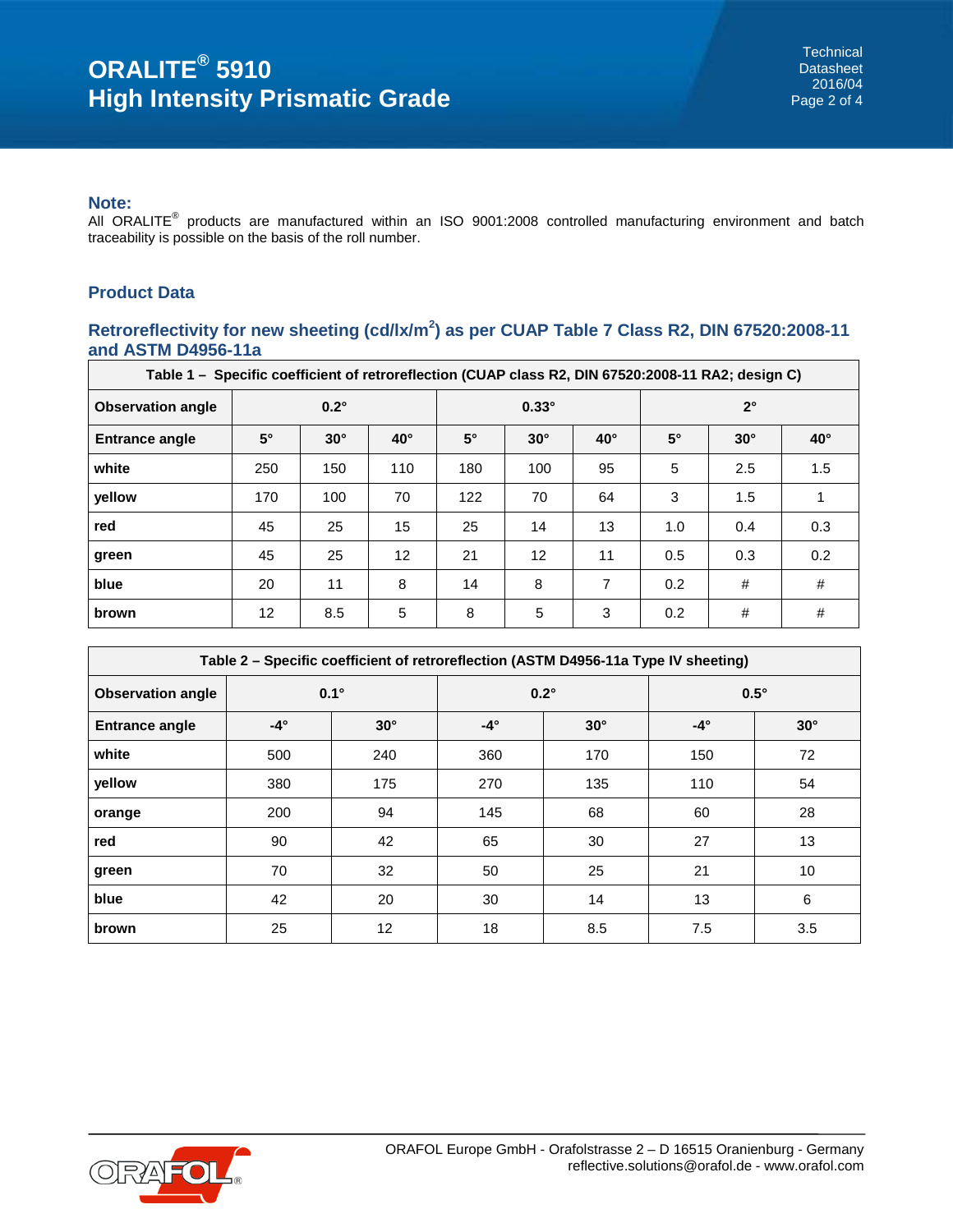## **Daytime color specification limits for new sheeting:**

| Table 3 – Chromaticity coordinates (DIN 6171-1: 2011-11) |                  |       |                  |       |       |       |       |       |                |
|----------------------------------------------------------|------------------|-------|------------------|-------|-------|-------|-------|-------|----------------|
| <b>Colors</b>                                            | 1                |       | $\mathbf{2}$     |       | 3     |       | 4     |       | Luminance      |
|                                                          | $\boldsymbol{x}$ | у     | $\boldsymbol{x}$ | y     | X     | y     | X     | у     | Factor $\beta$ |
| white                                                    | 0.305            | 0.315 | 0.335            | 0.345 | 0.325 | 0.355 | 0.295 | 0.325 | > 0.27         |
| vellow                                                   | 0.494            | 0.506 | 0.470            | 0.480 | 0.513 | 0.437 | 0.545 | 0.455 | > 0.16         |
| red                                                      | 0.735            | 0.265 | 0.700            | 0.250 | 0.607 | 0.343 | 0.655 | 0.345 | $\geq 0.03$    |
| green                                                    | 0.007            | 0.703 | 0.216            | 0.448 | 0.147 | 0.400 | 0.018 | 0.454 | $\geq 0.03$    |
| blue                                                     | 0.100            | 0.109 | 0.146            | 0.156 | 0.183 | 0.115 | 0.137 | 0.038 | $\geq 0.01$    |
| brown                                                    | 0.455            | 0.397 | 0.523            | 0.429 | 0.479 | 0.373 | 0.558 | 0.394 | $0.03 - 0.09$  |

| Table 4 – Chromaticity coordinates (ASTM D4956) |                  |       |                  |       |       |       |              |       |                      |
|-------------------------------------------------|------------------|-------|------------------|-------|-------|-------|--------------|-------|----------------------|
| <b>Colors</b>                                   | 1                |       | $\overline{2}$   |       | 3     |       | 4            |       | Luminance            |
|                                                 | $\boldsymbol{x}$ | у     | $\boldsymbol{x}$ | y     | X     | y     | $\mathbf{x}$ | y     | Factor (Y %)         |
| white                                           | 0.303            | 0.300 | 0.368            | 0.366 | 0.340 | 0.393 | 0.274        | 0.329 | > 27                 |
| vellow                                          | 0.498            | 0.412 | 0.557            | 0.442 | 0.479 | 0.520 | 0.438        | 0.472 | $15 \leq Y \leq 45$  |
| orange                                          | 0.558            | 0.352 | 0.636            | 0.364 | 0.570 | 0.429 | 0.506        | 0.404 | $10 \leq Y \leq 30$  |
| red                                             | 0.648            | 0.351 | 0.735            | 0.265 | 0.629 | 0.281 | 0.565        | 0.346 | $2.5 \leq Y \leq 15$ |
| green                                           | 0.026            | 0.399 | 0.166            | 0.364 | 0.286 | 0.446 | 0.207        | 0.771 | $3 \leq Y \leq 12$   |
| blue                                            | 0.140            | 0.035 | 0.244            | 0.210 | 0.190 | 0.255 | 0.065        | 0.216 | $1 \leq Y \leq 10$   |
| brown                                           | 0.430            | 0.340 | 0.610            | 0.390 | 0.550 | 0.450 | 0.430        | 0.390 | $1 \leq Y \leq 9$    |

# **Physical and Chemical Properties**

| <b>Thickness*</b> (without protective paper and adhesive)                                           | $0,230$ mm $(9 \text{ miles})$                                                                                                                   |  |  |  |  |
|-----------------------------------------------------------------------------------------------------|--------------------------------------------------------------------------------------------------------------------------------------------------|--|--|--|--|
| <b>Temperature resistance</b>                                                                       | adhered to aluminium, $-56^{\circ}$ C to $+82^{\circ}$ C ( $-70^{\circ}$ F to 180 $^{\circ}$ F)                                                  |  |  |  |  |
| <b>Resistance to cleaning agents</b>                                                                | adhered to aluminium, 8h in solution (0.5% household cleaning<br>agents) at room temperature and $65^{\circ}$ C (150 $^{\circ}$ F), no variation |  |  |  |  |
| Adhesive power <sup>*1</sup> (FINAT-TMI after 24h, stainless steel) 15 N/25 mm (1 inch) (film tear) |                                                                                                                                                  |  |  |  |  |

| Shelf life***                            | vear                      |
|------------------------------------------|---------------------------|
| <b>Application temperature</b>           | $> +10^{\circ}$ C (50° F) |
| Service life by specialist application** |                           |
| under vertical outdoor exposure          | 10 years (not printed)    |
|                                          |                           |

\* average<br>\*\* standard central European climate \*\*\* in original packaging, at 20° C and 50% relative humidity <sup>1</sup> 180° Peel @ 300 mm (12") /min

**Note:** Values stated in SI units are to be regarded as standard. The values in parentheses are conversions and shall not be considered as the standard, as these values maybe approximate.